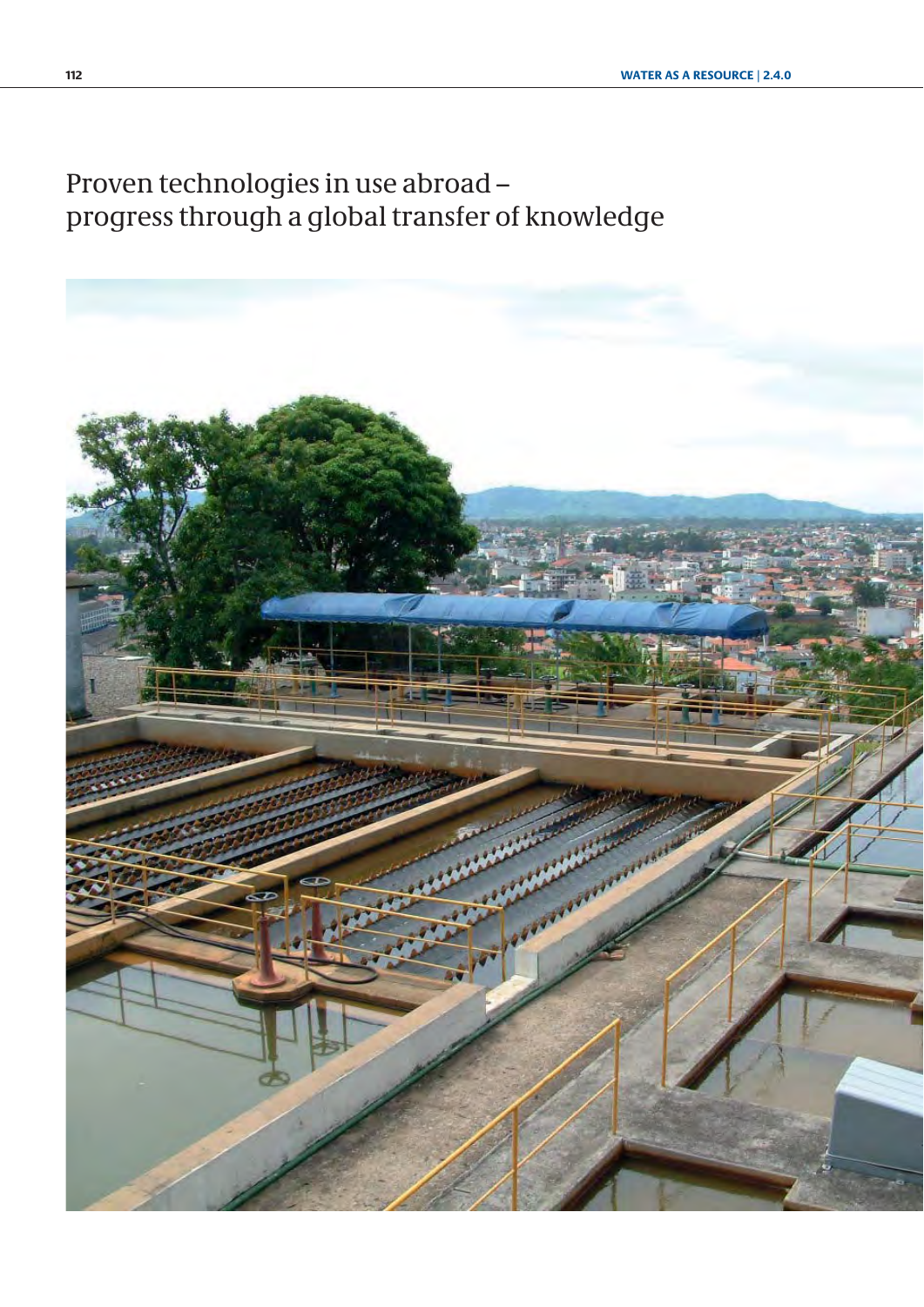**The implementation of environmentally-conscious, high-tech and hygienic requirements for treating drinking water and cleaning wastewater comes with additional challenges in developing and emerging countries in particular. They begin with the question as to which procedures and technologies are suitable for the varying conditions and extend to reliable operation and maintaining facilities.**

One of the government's key concerns is to build up specialist knowledge in developing and emerging countries. This means taking procedures established in Germany for treating water and cleaning wastewater and adapting them to the respective local conditions. The Federal Ministry of Education and Research (BMBF) has funded several projects in recent years that have shown how procedures and technologies that have proven themselves in Germany can be developed further and adapted to local conditions.

#### **Example: drinking water supply**

A joint research project funded by the BMBF has documented results of German water research and developed them to suit other conditions. For this purpose, reference values were determined for the size and operation of water treatment and distribution plants while taking extreme untreated water properties as well as deviating climatic and social conditions into account. Treatment methods tried and tested in Germany are assessed as to their applicability under amended conditions or when improved performance is to be expected [\(project 2.4.03\).](#page-6-0) The project looking into long-term water resource management in connection with this is called "Abwasserbehandlung bei der Papierherstellung mit Stroh als Rohstoff zur Zellstoffherstellung am Beispiel der Shandong Provinz (Volksrepublik China)" (wastewater treatment for paper manufacturing using straw as a raw material for pulp production using the Shandong Province (PRC) as an example). One objective of the research project is to feed treated wastewater back into paper production as process water in order to reduce water consumption [\(project 2.4.06\).](#page-12-0)

#### **Example: bank filtration**

Bank filtration is a well-established drinking water treatment procedure in Germany: waterworks use the natural cleaning power of the soil to improve the quality of the

untreated water without the use of any energy or chemicals. Scientists examined the prerequisites for this in a project called "Determination of the potential purification performance of bank filtration/underground passage with regard to the elimination of organic contaminants under site-specific boundary conditions" ([project 2.4.01\).](#page-2-0)

#### **Example: slow filtration**

Slow filtration has become a well-established procedure for biological drinking water purification. The systems usually consist of an infiltration pond filled with different filter and support layers. However, uniform and well cleaned filter sand is not widely available. Several institutes have been investigating how the procedure can be adapted to local conditions as part of the slow sand filtration project. The cleaning performance of recycled glass granulate and coconut fibres among other things was analysed to serve as an example [\(project 2.4.02\).](#page-4-0)

#### **Example: wastewater technologies**

Germany is a world leader in the field of water technology. However, some knowledge gaps still exist – the objective of the joint venture "Export-oriented research and development in the field of water supply and wastewater treatment part II: Wastewater technologies in other countries" was therefore to adapt technologies for communal wastewater treatment tried and tested in Germany to different climate zones. The project included investigations into the state of communal wastewater treatment in twelve nations ([project 2.4.04\).](#page-8-0)

### **Example: database for water management systems**

Reliable information is essential for successful water management. The water authority of the megalopolis Beijing needs to be able to monitor the supply and consumption of water accurately due – among other things – to the region's climate causing significant fluctuations in available water levels. A computer program addressing this need has now been developed as part of a Sino-German joint venture – in the face of highly challenging conditions. The results of the project are also important to other megacities in Asia, where application is also possible ([project 2.4.05\).](#page-10-0)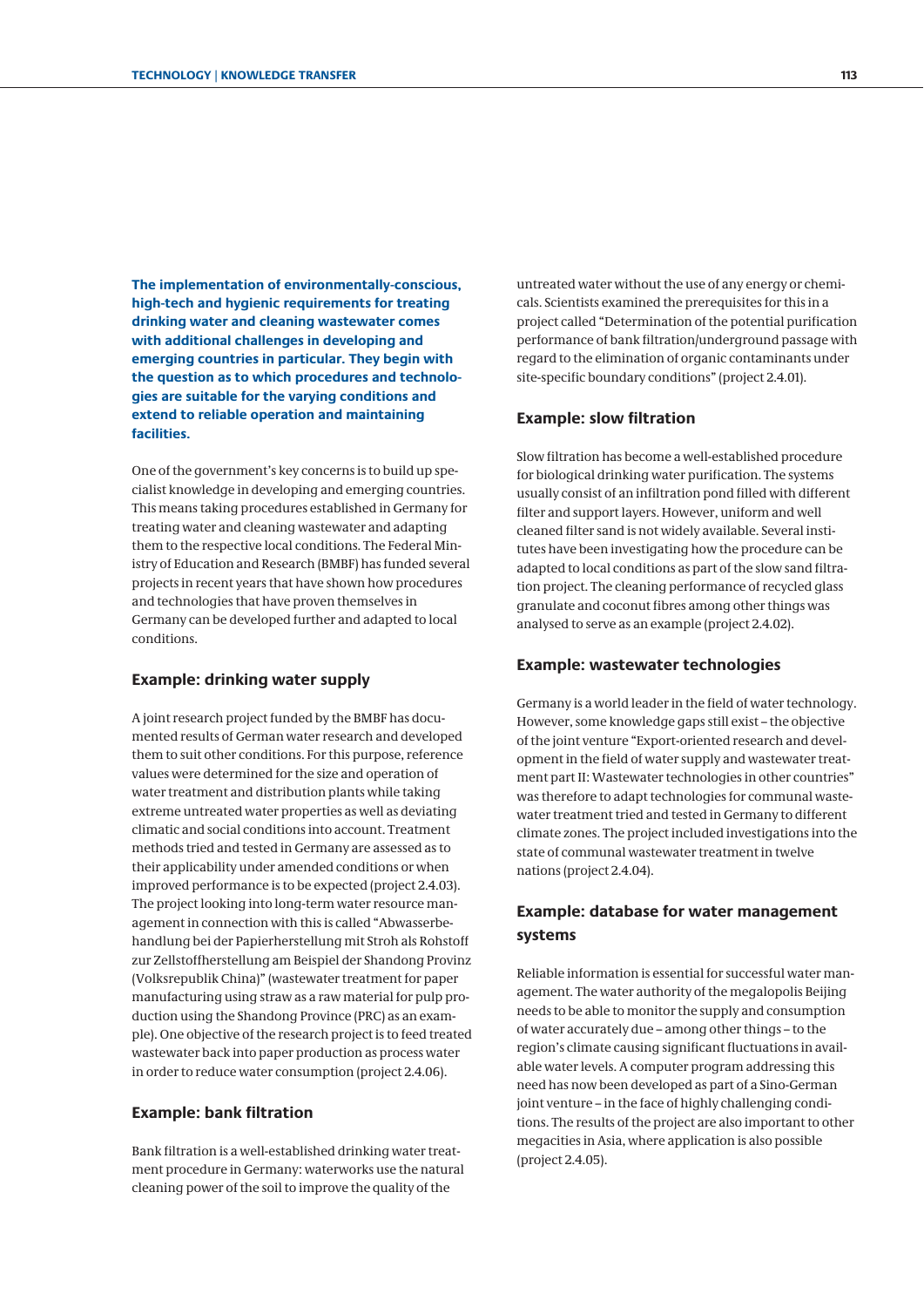## <span id="page-2-0"></span>A natural water filter – bank filtration

**Bank filtration is a well-established and cost-effective drinking water treatment procedure in Germany: waterworks use the natural cleaning power of the soil to improve the quality of the untreated water without the use of any energy or chemicals. A research project was set up to investigate the ability of bank filtration to remove or at the very least reduce organic contamination under fluctuating conditions, the ultimate objective being to create planning and operating guides to enable this procedure to be used worldwide.**

Depending on the wastewater discharge from industry, households and farming, surface water in industrialised and urban areas often contains many organic trace elements◄ or substances produced from their degradation: pesticides, mineral oils and chemicals with hormonal effects or active pharmaceutical agents can be detected in the water. These substances must be effectively removed if the surface water is a source of drinking water.

Bank filtration involves wells being established directly by the river used to supply drinking water, which artificially lowers the groundwater level. The result is a hydraulic slope between the riverbed and wells, and the surface water trickles over the bed or the bank to get underground: dirt and contaminants are filtered out and degraded by means of natural physical, chemical and biological processes. Depending on the geological conditions, the distance between the wells and the bank and the level of the river, this can take just a few days or as much as six months.

#### **Fluctuating conditions on site**

So to what extent is bank filtration suitable for removing organic compounds when these compounds have a whole host of different chemical-physical properties? Scientists examined this question in a project called "**Determination of the potential purification performance of bank filtration/underground passage with regard to the elimination of organic contaminants under site-specific boundary conditions**", which ran from 2001 to 2005. They also wanted to discover the prerequisites a site must meet for bank filtration to be a success. This is because, alongside the range of contamination and the respective concentrations in the water, hydrogeological conditions also have a major role to play – especially the composition, permeability and sorption capability◄ of the soil, as well as climate factors such as water temperature.



How bank filtration works

Other aspects of bank filtration were examined by the Institute for Water Research, Dortmund (overall co-ordination of the "bank filtration" project), the Karlsruhe Research Centre and TU Berlin, TU Dresden and TU Hamburg-Harburg (guidelines: Kühn, W.; Müller, U. (editor) (2006): Export-oriented R&D in the field of water supply and wastewater treatment – part I: Drinking water. Volume 2. Guidelines. Water Technology Centre, Karlsruhe, ISBN 3-00-015478-7).

With the aim of creating planning and operating guides for using bank filtration in other climate zones, the project partners collated existing research results and experience gained in Germany and other countries and conducted an analysis. They filled any gaps in information – e.g. in relation to more extreme climatic conditions – with the results of true-to-life field and lab tests.

#### **Clear improvement in water quality**

The tests performed during the project showed that bank filtration can remove most (around 80%) of the organic trace elements found in the surface water, with a reduction in concentration observed at the very least in the remaining substances. Nevertheless, the behaviour of innovative substances is not 100% predictable in bank filtration as chemically similar substances occasionally react in very different ways. The project confirmed that the removal of organic compounds is attributed to sorption processes and biological and chemical degradation processes underground. This means the bulk of the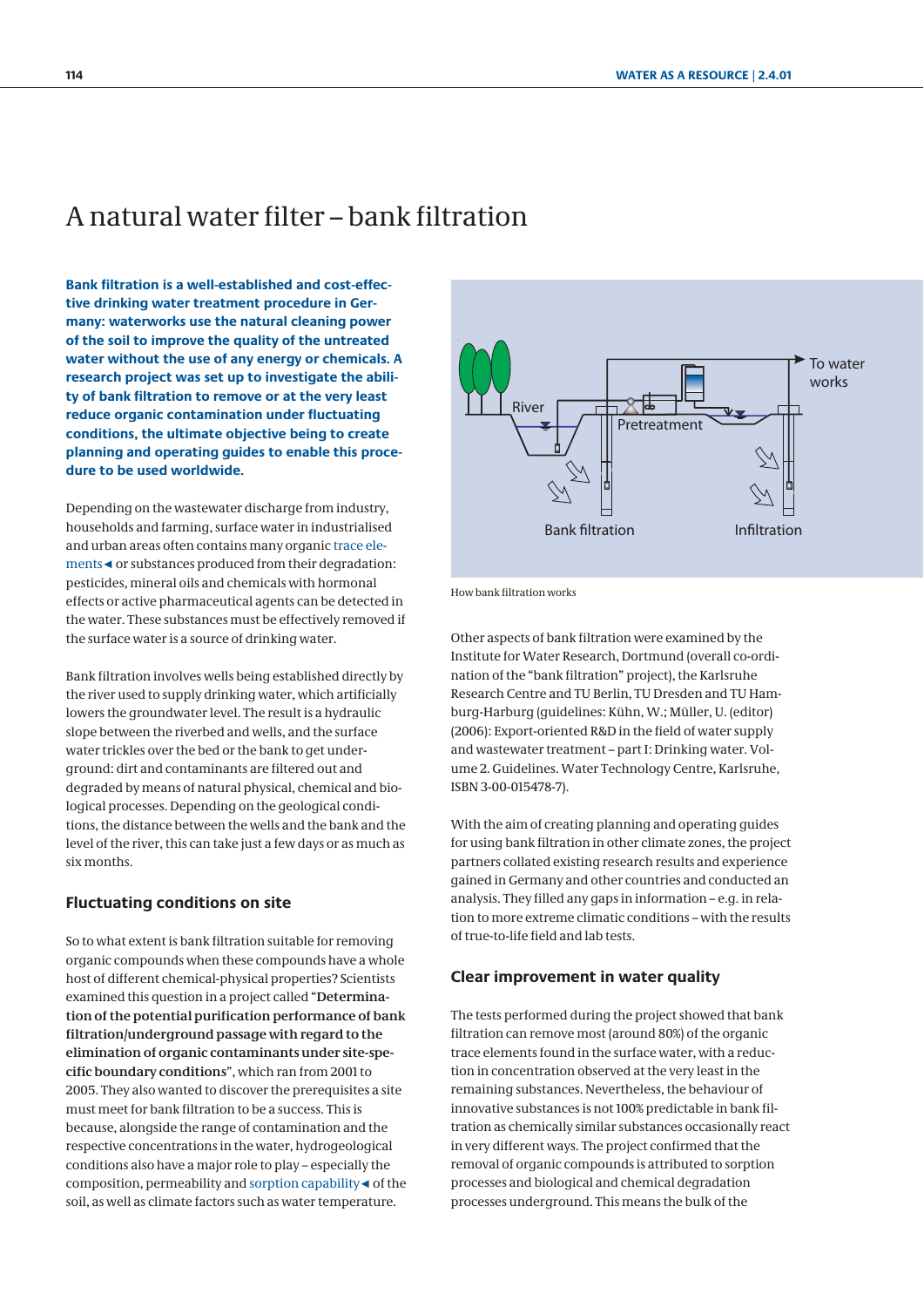reduction in contamination takes place in the "infiltration zone", directly after the water gets into the soil. The conclusion from this is that removing the wells (20 to 400 metres) does not have a major impact on cleaning performance. Even so, the increased flow course/water retention time underground is significant as it ensures optimum effect. The project team therefore observed that many substances were eliminated to a much higher degree when the water spent longer underground.

#### **Oxygen supply is crucial**

The trace elements that are degraded and the extent to which this occurs depend heavily on the oxygen-reduction environment◄ in the soil, or in other words, the micro-organism oxygen supply. For example, some trace elements are removed more effectively in an aerobic◄ environment, and others in an anaerobic◄ one. This means that locations suitable for bank filtration are those where the water can spend a while in both aerobic and anaerobic areas of soil.

Regardless of the oxygen-reduction conditions, bank filtration is suitable for removing organic trace elements such as polycyclic aromatic hydrocarbons, polychlorinated biphenyls◄ (PCB) and many insecticides. Odours, tastes and substances affecting hormones are also degraded to a great extent. One key consideration for bank filtration in warmer climates: rising temperatures lead to increased metabolism and thus a higher conversion rate in most cases.



A well of the vertical well gallery in Düsseldorf

**DVGW – Water Technology Center Karlsruhe (TZW)**

Dr. Frank Thomas Lange Karlsruher Straße 84 76139 Karlsruhe, Germany Tel.: +49 (0)7 21/96 78 15 7 Fax: +49 (0)7 21/96 78 10 4 E-mail: lange@tzw.de Internet: www.tzw.de **Funding reference: 02WT0279**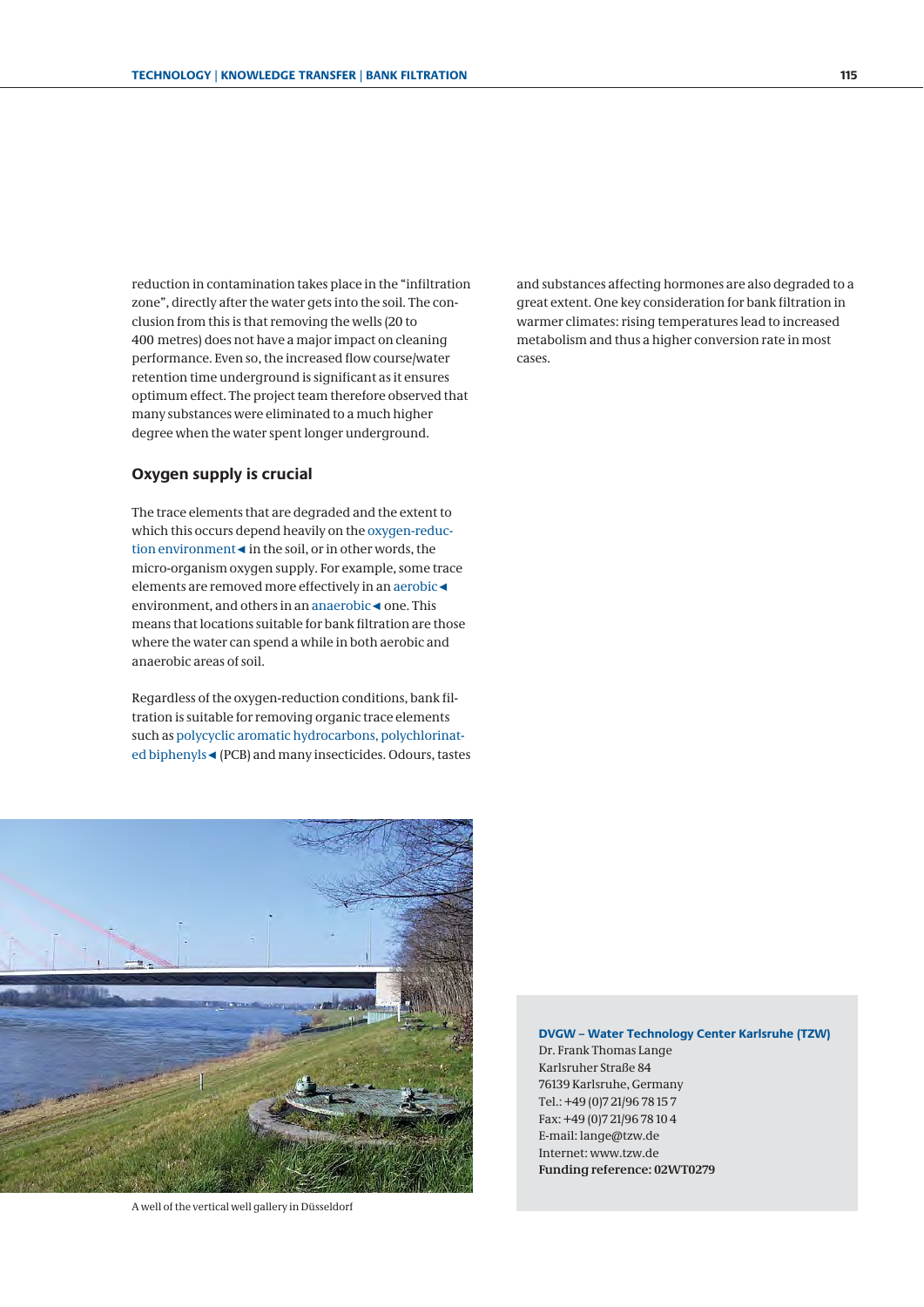## <span id="page-4-0"></span>Adapted slow filtration – versatile and cost-effective

**Slow filtration is a near-natural, simple and costeffective means of water treatment; in Germany, it is usually combined with other processes. It can also be performed using alternative, locally available filter materials. A number of research projects have looked at ways in which slow filtration could be technically improved and adapted to the specific conditions at locations outside Central Europe.**

Slow filtration has become a well-established procedure for biological drinking water purification. The systems usually consist of an infiltration pond◄ filled with different filter and support layers. A drainage and support layer comprising stones, gravel and coarse sand is followed by an (approx.) one metre high filter layer. The primary filter material employed in Central Europe is sand (slow sand filtration); generally speaking, the longer the water remains in the sand filter, the greater the level of purification.

However, uniform and well cleaned filter sand is not widely available. Attempts to proliferate this procedure (particularly in developing and emerging countries) requires adaptation to local circumstances – for example, the use of locally available and cost-effective filter materials. This matter has been closely examined by the IWW Water Centre (Rheinisch-Westfälisches Institut für Wasserforschung) in Mülheim an der Ruhr (overall co-ordination of "slow sand filtration" projects) and the Institute for Water Research (IfW – Institut für Wasserforschung) in Schwerte (period of study: 2002 to 2005).

#### **Sand alternatives examined**

The scientists compared the cleaning performance of sand to that of recycled glass granulate and coconut fibres – employing a range of methods at varying temperatures and filter speeds. Another sub-project addressed the question of whether the effectiveness of slow filtration is improved by adding gravel, pumice or coconut fibres to the sand filter layer.

#### **Extreme pollutant concentrations simulated**

The research was performed in laboratories and semiindustrial test facilities. To establish the procedure's effectiveness in the face of extreme pollutant concentrations in the unprocessed water, tests were partially conducted using contaminated surface water with raised DOC and ammonium content◄. The researchers also employed the outflow of a sewage plant as untreated water◄ in the test





Column experiment system in a climatic chamber Recycled glass granulate

facilities; this was done to determine whether slow filtration is also suitable for the treatment of water in rivers that are greatly affected by wastewater discharge but still possess some assimilative capacity.

Another area of research was the nature of microbial colonisation in slow sand filters. To optimise system performance, the Water Technology Centre (TZW) of the Deutsche Vereinigung des Gas- und Wasserfachs (DVGW – German Technical and Scientific Association for Gas and Water) developed a module for the practical mathematical simulation of slow sand filtration under different environmental conditions.

Finally, the objective of the projects **"Boundary conditions for slow sand filtration, suggestions for technical modification and adaptation to regional conditions"** and **"Optimisation of slow sand filters by means of special protection layers and operating methods"** was to combine existing slow filtration data with current results in order to create guidelines for the planning and operation of slow filtration systems (Kühn, W.; Müller, U. (eds.): Export-oriented R&D in the field of water supply and wastewater treatment – part I: Drinking water. volume 2; Karlsruhe; at www.tzw.de).

### **Recycled glass granulate and coconut fibres as alternatives**

The research showed that both recycled glass granulate and coconut fibres represent viable alternatives to sand as slow filtration materials. Under test conditions, however, the cleaning performance of these substances was not of a sufficient level to produce drinking water in all circumstances. The experiments highlighted specific strengths and weakness of the different filter materials, which are to be taken into account in practice and potentially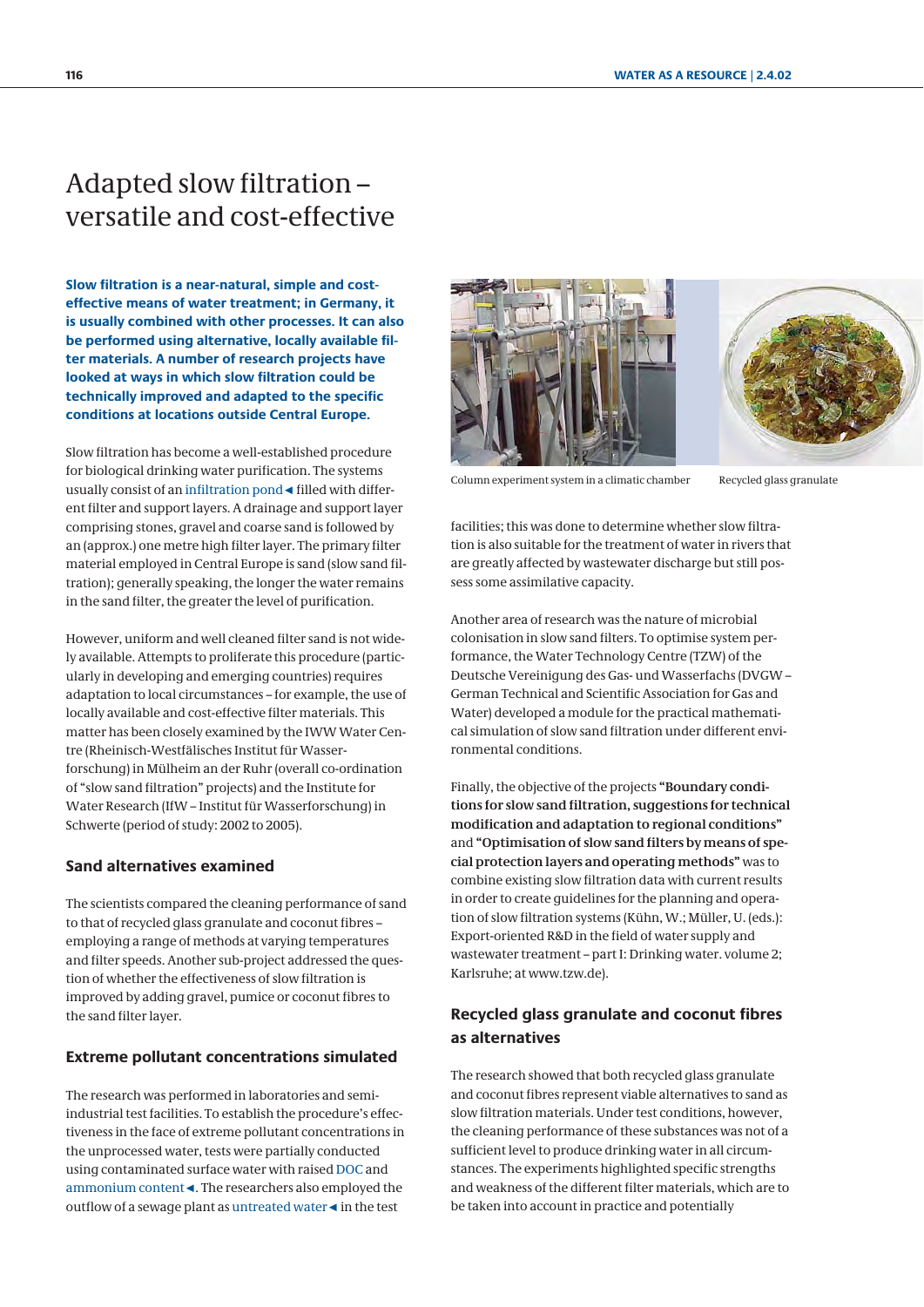

Schematic representation of slow sand filtration (section) according to DIN 19605, from DVGW work sheet W213-4

 compensated by means of technical modifications (e.g. pre-separation or aeration).

The purification performance of slow filtration greatly depends on the temperature: the biodegradation processes become significantly slower at temperatures below 10°C, in some cases even coming to a complete standstill. At high temperatures and with a high concentration of biodegradable substances, the degradation processes result in significant oxygen consumption. Column experiments in an air-conditioned room showed that, in the selected operating conditions (filter layer thickness, operating method, filter speed etc.) and at 5 to 10°C, none of the filter materials was able to process the untreated water (high DOC and ammonium content) such that it met the drinking water regulations of the World Health Organisation (WHO) in terms of the examined chemical parameters. At 20°C, only the filtrate treated with recycled glass granulate exceeded the thresholds, while all filtrates met the WHO limits at 30°C. In these experiments, the sand-filtered water actually complied with the values stipulated by the even stricter German Drinking Water Ordinance.

#### **Protective layer**

The experiments showed that a 20 cm protective layer consisting of gravel, pumice or coconut fibres greatly increases the filtering time. Furthermore, a large portion of the particles contained in the water was retained in this layer, thus protecting the sand filter layer below and minimising agglutination. If the filtered particles are organic rather than mineral substances, they are already biodegraded in the protective layer. The disadvantage of this is the lack of oxygen further down, which – without additional aeration – has a negative impact on subsequent aerobic biodegradation processes◄, e.g. ammonium oxidation. The scientists assessed the ability of slow sand filters to retain degradation-resistant trace elements◄ in a separate test system featuring an activated carbon layer below the sand layer. The result: layers of sorptive materials such as activated carbon◄ are highly effective in retaining organic trace elements from pesticides and pharmaceuticals. As this "sandwich" method entails high construction and maintenance costs, large-scale application is not currently a realistic option. Therefore, if slow filtration alone does not provide the desired water quality, a better option would be to integrate the procedure in a system of suitable pre- and post-treatment techniques adapted to the relevant location.

#### **IWW Rheinisch-Westfälisches Institut für Wasserforschung gGmbH**

Dr.-Ing. Hans-Joachim Mälzer Moritzstraße 26 45476 Mülheim an der Ruhr, Germany Tel.: +49 (0) 2 08/4 03 03-3 20 Fax: +49 (0) 2 08/4 03 03-80 E-mail: a.maelzer@iww-online.de Internet: www.iww-online.de **Funding reference: 02WT0282**

#### **Institut für Wasserforschung GmbH Dortmund (IfW)**

Frank Remmler Zum Kellerbach 46 58239 Schwerte, Germany Tel.: +49 (0) 23 04/95 75-3 53 Fax: +49 (0) 23 04/95 75-2 20 E-mail: remmler@ifw-dortmund.de Internet: www.ifw-dortmund.de **Funding reference: 02WT0279**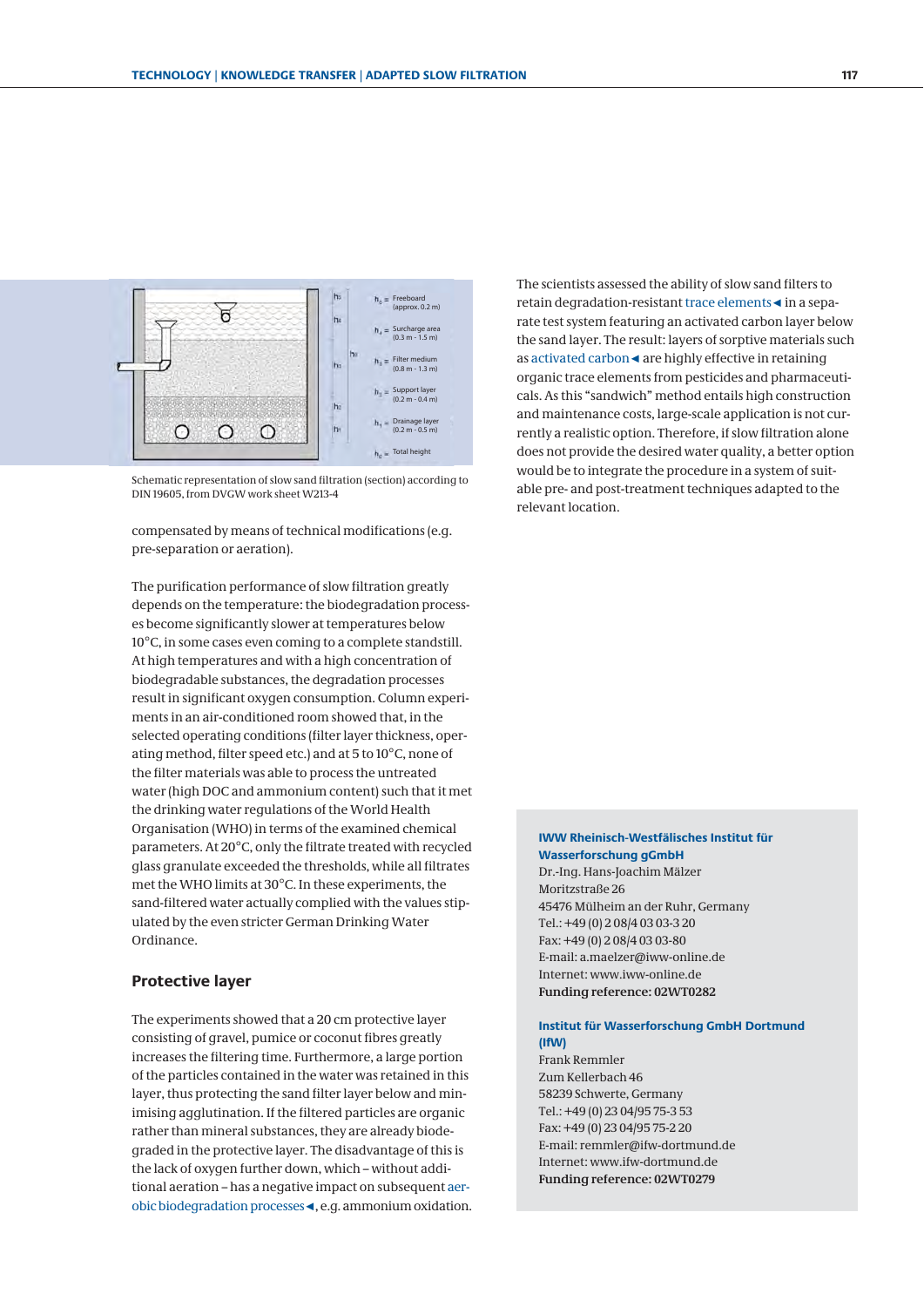## <span id="page-6-0"></span>Export-oriented research & development – transfer to other countries

**A joint research project funded by the Federal Ministry of Education and Research (BMBF) has documented results of German water research and developed them to suit other conditions. For this purpose, reference values were determined for the size and operation of water treatment and distribution plants while taking extreme untreated water properties as well as other climatic and social conditions into account. Ten institutes and universities participated in the project.**

In the following, treatment methods tried and tested in Germany are assessed as to their applicability under special boundary conditions or when improved performance is to be expected.

Slow filters◄ with closed bottoms and infiltration ponds◄ with subsequent groundwater recharge represent possible alternatives for small systems in rural areas and cities of developing and emerging countries. It should be noted that slow filtration without pre-treatment should only be used to process low-turbidity◄ water with minimal microbiological contamination.

#### **Wealth of experience in bank filtration**

Since bank filtration has been used in Germany for over 100 years, the country has a wealth of experience in this area. This knowledge can be employed for targeted application in other nations – despite the existence of different climatic and hydrogeological conditions. To support this transfer of knowledge, the project participants developed a range of engineering aids and provided detailed descriptions in the form of user guidelines (see references at end of article).

A combination of flocculation◄, sedimentation and filtration is the standard procedure employed by many countries for the treatment of surface water. Important considerations during project planning are optimum hydraulic and technical conception with regard to the addition of processing agents for flocculation, the minimisation of flushing water requirements, optimised sludge water discharge as well as the use of measurement and control technology adapted to local standards.



Transportable test rig for assessing the influence of water quality on corrosion on site

### **Micro- and ultra-filtration – an alternative to conventional water treatment**

In addition to conventional water treatment by means of flocculation and filtration, micro-◄ or ultra-filtration◄ represents a possible alternative for turbidity removal purposes. These processes can be used to purify either lowturbidity untreated water without pre-processing or highturbidity untreated water following conventional pre-processing. Micro- and ultra-filtration is also a suitable means of processing eutrophic water◄. Sustainable use of these techniques requires an appropriate infrastructure for maintenance and operation.

The removal of heavy metals using ion exchangers◄ is particularly suitable for low-turbidity water; the capacity of the ion exchangers is barely reduced. In the case of water containing heavy metals, ion exchange can be an alternative to treatment via flocculation, for example.

Particularly when used with waters containing unknown compositions of water-based substances, the by-product generation connected with oxidation processes and removal of residual content must be taken into account. The combination of hydrogen peroxide and UV radiation has proven to be a very energy-intensive process; pre-oxidation with potassium permanganate◄ is not an effective means of enhancing the turbidity removal capacity of flocculation. Important planning criteria are the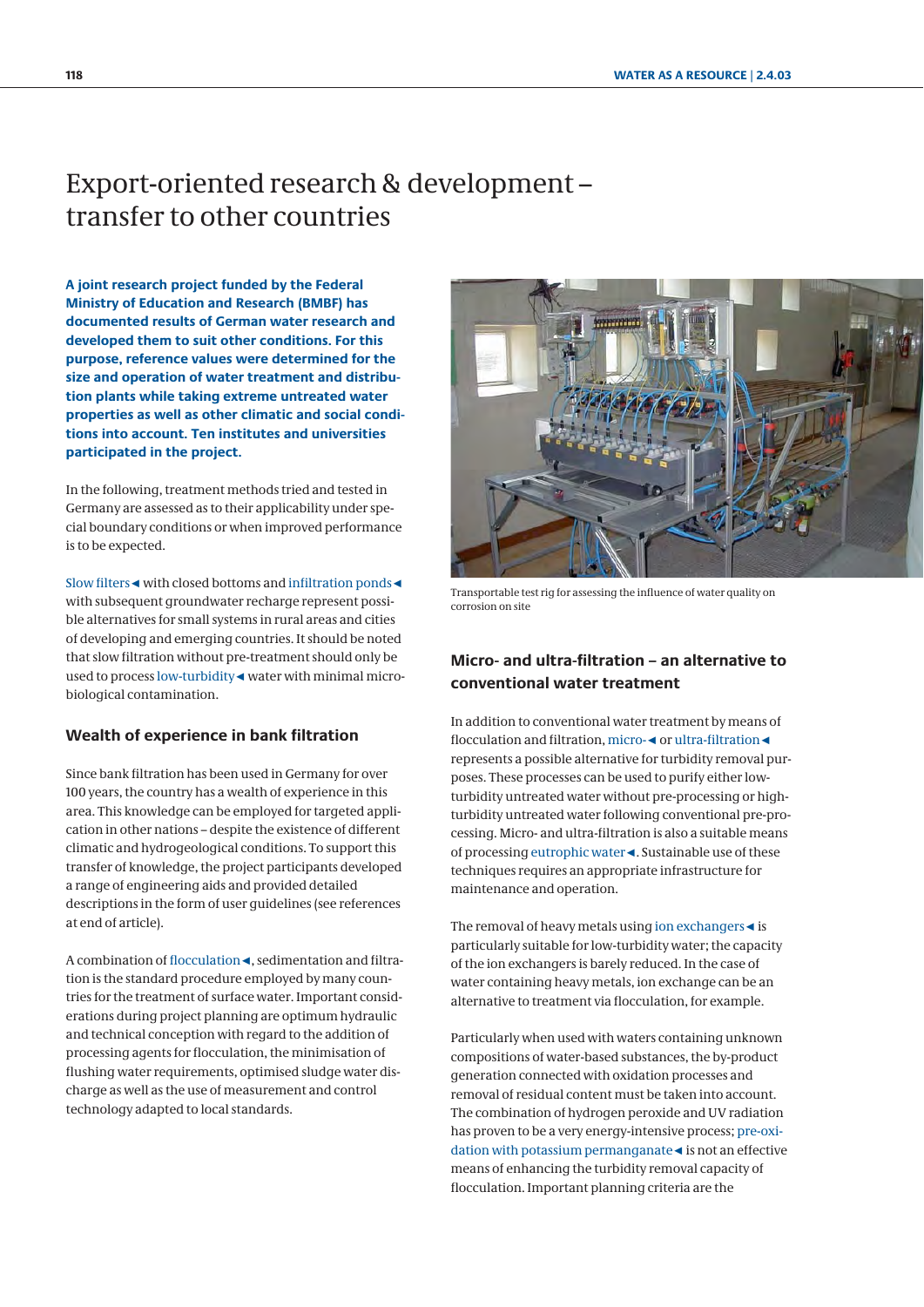| <b>Procedure</b>                   | <b>Sub-procedure</b>                 | IC.      | EC.                | DC.       |
|------------------------------------|--------------------------------------|----------|--------------------|-----------|
| <b>Bank filtration</b>             |                                      | $^{++}$  | $^{++}$            | $+++$     |
| <b>Slow filtration</b>             | Slow filter infiltration             | $+$      | $++$               | $^{+++}$  |
| <b>Flocculation, sedimentation</b> |                                      | $^{+++}$ | $^{+++}$           | $+++$     |
| <b>Filtration</b>                  | Rapid filtration                     | $^{+++}$ | $^{+++}$           | $+++$     |
|                                    | <b>Biofiltration</b>                 | $++$     | $++$               | $+++$     |
|                                    | Micro-/ultra-filtration              | $^{+++}$ | $^{++}$            | $\ddot{}$ |
| Ion exchange                       |                                      | $^{+++}$ | $\ddot{}$          | $\ddot{}$ |
| Oxidation                          | Atmospheric oxygen                   | $^{+++}$ | $^{+++}$           | $+++$     |
|                                    | Ozone                                | $^{+++}$ | $+$                | $\ddot{}$ |
|                                    | $H_2O_2$ /Fe                         | $+$      | $+$                | $+$       |
| <b>Adsorption</b>                  | Granular activated carbon            | $^{+++}$ | $^{++}$            | $+$       |
|                                    | Powdered activated carbon            | $++$     | $++$               | $+++$     |
| <b>Disinfection</b>                | With residual concentration          | $+$      | $^{+++}$           | $+++$     |
|                                    | <b>Withoutresidual concentration</b> | $^{++}$  | Generally not used |           |
|                                    |                                      |          |                    |           |

Suitability of treatment processes in industrialised (IC), emerging (EC) and developing countries (DC)

+++ Minimal expenditure or state of the art

++ Moderate expenditure or not yet widely used

+ Higher expenditure or availability only in specific cases

 operational reliability of the process and the necessary qualification of the relevant personnel. The deficiencies of biological ammonium oxidation in cold water can be countered by a number of means. However, at water temperatures under 5°C, extremely long treatment periods (weeks to months) are required to eliminate high ammonium loads, which could effectively outweigh the benefits offered by the procedure.

Activated carbon◄ should, in principle, only be loaded with low-turbidity water (e.g. < 0.2 NTU, Nephelometric Turbidity Units). The effect of the water temperature on the adsorption◄ of natural, organic substances in water is relatively minor. High DOC concentrations◄ in untreated water can limit the activated carbon's adsorption capacity for trace elements◄, which should therefore be minimised as much as possible by other means prior to the adsorption. Although granulated iron hydroxide is very effective in the removal of arsenic, its ability to eliminate dissolved organic substances is quite limited.

Drinking water disinfection is the most important and frequently employed treatment process throughout the world. As a rule, drinking water purification outside

| <b>Component</b>                                       | <b>Cost type</b>                                       | <b>Factor for development standard</b><br>DC.<br>ıс<br>ЕC |             |             |  |
|--------------------------------------------------------|--------------------------------------------------------|-----------------------------------------------------------|-------------|-------------|--|
| <b>Structures</b>                                      | Frequently con-<br>structed by region-<br>al companies | 1.0                                                       | 0.6         | 0.4         |  |
| <b>Mechanical engi-</b><br>neering equipment.          | Local/regional<br>production                           | 1.0                                                       | 0.8         | 0.6         |  |
| Electrotechnology/measure-<br>mentandcontroltechnology | Imported<br>equipment                                  |                                                           | $1.5 - 1.7$ | $1.5 - 1.7$ |  |

Cost factors in industrialised, emerging and developing countries (Gieb, 2005)

 Germany stipulates the disinfection of the water and its subsequent introduction to the distribution network with free disinfectant; this is often a necessity given the fact that conditions in the distribution network are frequently less than ideal. Since a residual chlorine level is desired at the water tap, appropriate disinfectants with a lasting depot effect are still required as a final safety step following the optimisation of the water treatment process. However, care must be taken to avoid overdosage due to the potential for disinfectant by-product formation and negative reactions on the part of consumers.

### **Water quality and corrosion in pipe networks**

Outside Germany, the impact of water quality on pipe corrosion cannot be adequately assessed by the commonpractice method of establishing the corrosion probability on the basis of ion ratios. More concrete information can be gained by conducting additional experiments with a special test rig (see photo) under the applicable specific conditions.

When assessing the basic applicability of the various procedures from a technical perspective, the country-specific conditions regarding infrastructure, availability etc. must be taken into account (see table). Provided that any climatic differences are taken into account, transferring these procedures to other industrialised countries does not represent a problem, since a virtually identical technological standard can be assumed. However, this does not apply to developing and emerging countries (or only to a limited extent).

The results of the joint project have been published in the form of guidelines, while an accompanying CD documents the final reports of the sub-projects: "Export-oriented R&D in the field of water supply and wastewater treatment.

Part I: Drinking water, volume 2: Guidelines, in-house publication of DVGW Water Technology Centre Karlsruhe (2006),

ISBN: 3-00-015478-7" (out of print)

#### **DVGW Water Technology Centre (TZW)** Dr. Uwe Müller

Karlsruher Straße 84 D-76139 Karlsruhe, Germany Tel.: +49 (0) 7 21/96 78-2 57 Fax: +49 (0) 7 21/96 78-1 09 E-mail: uwe.mueller@tzw.de Internet: www.tzw.de **Funding reference: 02WT0273 – 0282, 02WT0323**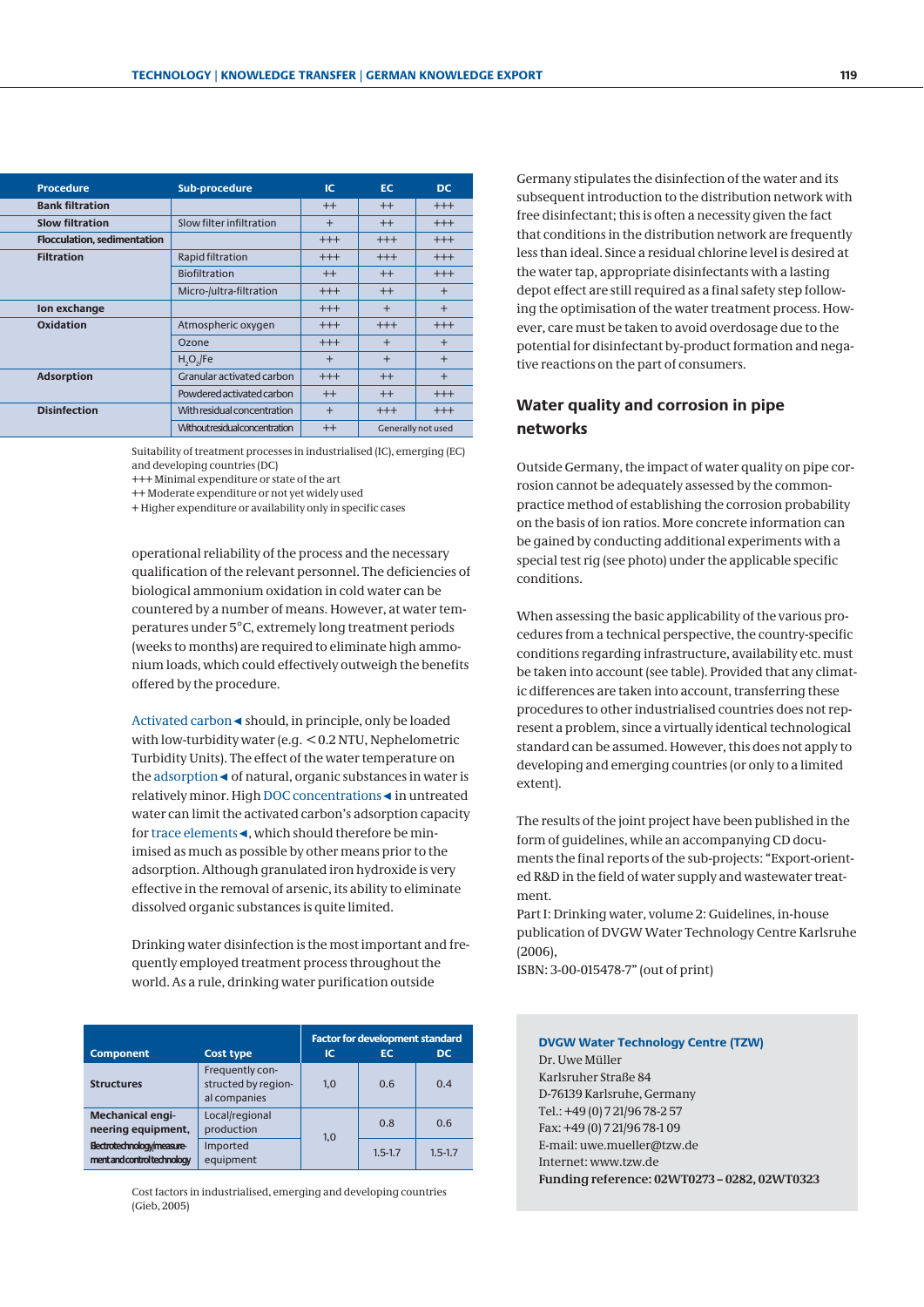# <span id="page-8-0"></span>Adapted wastewater technologies – knowledge gaps filled

**Germany is a world leader in the field of water technology. However, some knowledge gaps still exist – one example being the adaptation of wastewater technologies to altered conditions, such as the climate in different countries. These gaps have been successfully closed by a joint research project.**

These altered conditions include extreme wastewater temperatures, low concentrations of easily degradable compounds, raised salt content or intensive algae growth in sewage ponds◄ due to high insolation levels. The objective of the joint venture **"Export-oriented research and development in the field of water supply and wastewater treatment – part II: Wastewater technologies outside Germany"** was to adapt technologies for communal wastewater treatment tried and tested in Germany to different climate zones and boundary conditions. A further objective was to place greater emphasis on the subjects of recycling and planning methods. The research project thus helped to raise the quality and efficiency of wastewater treatment while ensuring improved and more sustainable use of the resource water.

During the first project phase, investigations were performed of the special conditions of communal wastewater treatment in the following twelve nations, which were selected as being representative of different world regions and development levels: Egypt, Brazil, China, Indonesia, Iran, Jordan, Morocco, Russia, South Africa, Thailand, USA and Vietnam. This general survey was accompanied by 24 individual research and development projects, which were conducted by 11 different universities as well as numerous companies and focussed on three core areas.

#### **Core area A: wastewater treatment**

Core area A looked mainly at procedures that are standard in Germany and throughout the world: activated sludge processes◄, trickling filters◄, rotating biological contactors◄, submerged fixed beds◄ and sewage ponds. German water technology can provide a wealth of experience in this area, which must be adapted to the relevant conditions. The focus is on the composition of the waste water, the temperature of the waste water and ambient air as well as the specific requirements for the purification plant process or treatment stages (mechanical, biological, nutrient elimination).



Project structure

#### **Core area B: disinfection and water reuse**

The sub-projects of the second core area focussed on water recycling possibilities as well as the analysis, demonstration and enhancement of selected wastewater treatment procedures. One particular area of research was the different requirements of wastewater treatment plants – varying by time of year (summer, winter) or users – for the generation of irrigation water. In addition, the scientists examined the use of anaerobic processes for the treatment of wastewater. Examinations of sewage sludge treatment and utilisation were also part of the project.

### **Core area C: wastewater treatment simulation and concepts**

Core area C comprised the projects in which locally adapted aids were devised for the planning of wastewater treatment plants outside Germany. These aids include adapted economic methods for variant evaluation, models for purification plant simulations, stepwise expansion concepts for adaptation to growing treatment requirements or rising pollution as well as working aids ("ExpoTool", available from ifak e.V., Magdeburg) for project assessment, which provide quantitative evaluations and visual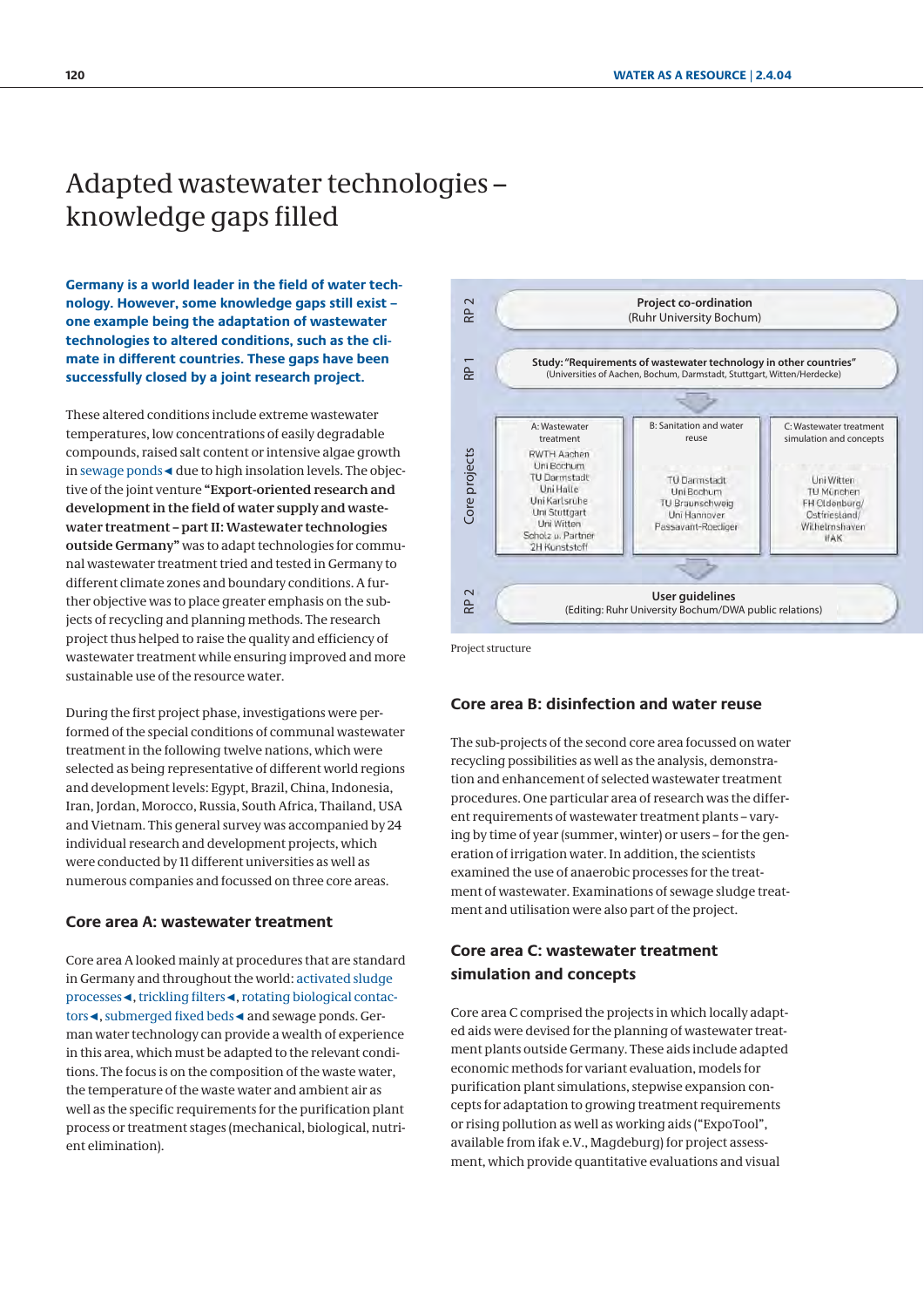

Demonstration system at the Yamuna Vihar treatment plant in New Delhi, India

representations of the various treatment plant alternatives. With these aids, available alternatives can be described and presented – e.g. to ordering or contracting bodies – in a clear and meaningful manner.

#### **Extensive documentation**

The project documentation produced by the research initiative provides a wide range of tools and information to support the adaptation of treatment plant technologies to the specific conditions in different countries. For the first time, quantitative recommendations can be made for a



Final clarification and digester of the Fujairah treatment plant, United **Funding reference: 02WA0539** Arab Emirates (provided by Passavant-Roediger GmbH)

range of known qualitative phenomena. In this context, the impact of the water temperature is of primary importance: in all projects involving measurement and assessment, the water temperature is the most important parameter in terms of the adaptation of wastewater purification and sewage sludge treatment processes to different climatic conditions. One of the most significant observations in this regard is that higher wastewater temperatures may greatly increase performance, but can also result in operational problems (e.g. siltation, insufficient oxygen supply) without the implementation of suitable countermeasures.

As well as being the subject of scientific publications and presentations, the results of the research project are summarised in the three reports "Requirements of wastewater technology outside Germany", "Cross-project closing report" and "Guidelines for wastewater technology outside Germany". The reports are available from the Ruhr University Bochum via the address specified below.

**Ruhr University Bochum Institute of Urban Water Management and Environmental Engineering** Prof. Dr.-Ing. Hermann Orth Building IA 01/147 Universitätsstraße 150 44801 Bochum, Germany Tel.: +49 (0) 2 34/32-2 30 49 Fax: +49 (0) 2 34/32-1 45 03 E-mail: siwawi@ruhr-uni-bochum.de Internet: www.ruhr-uni-bochum.de/siwawi/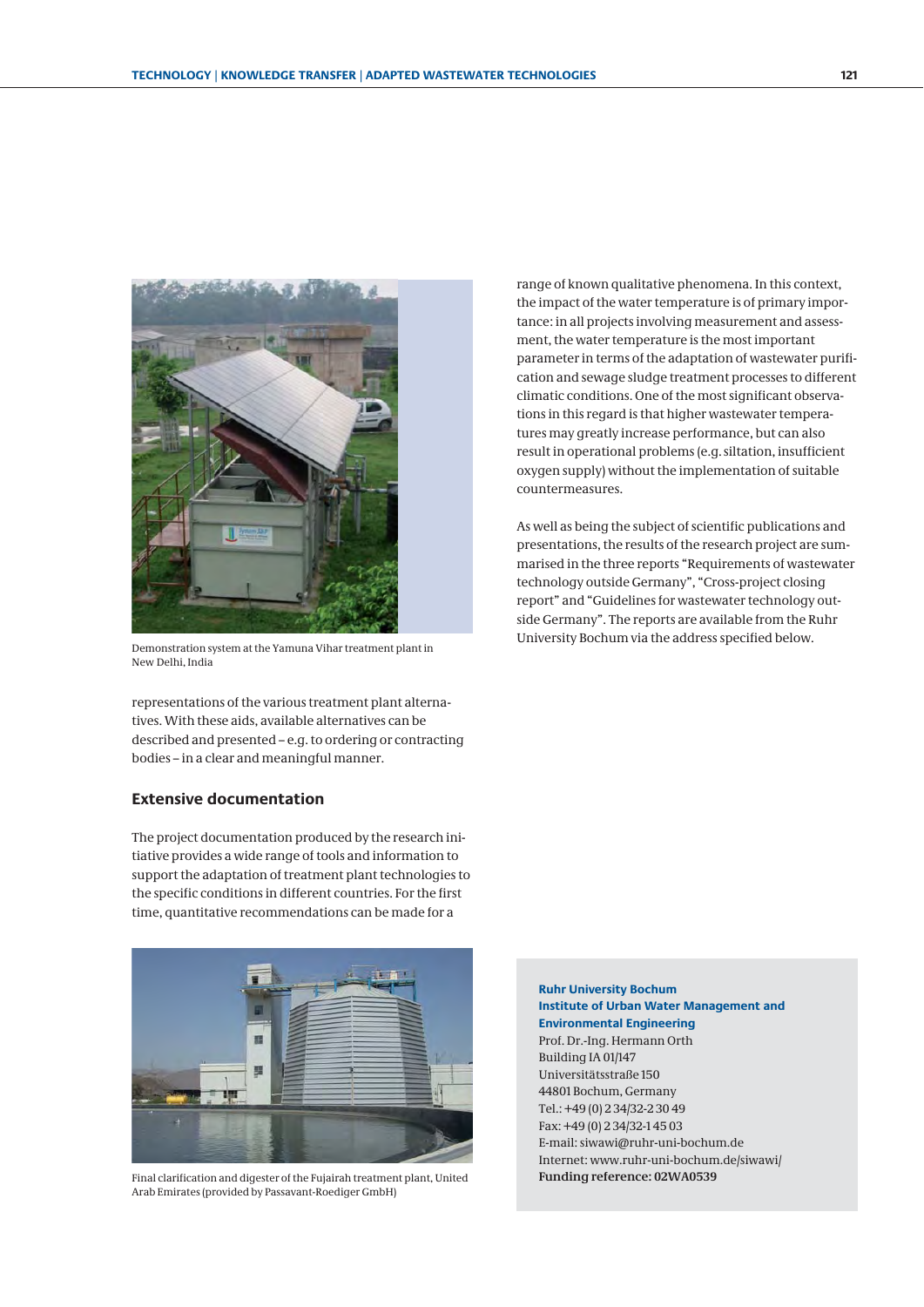## <span id="page-10-0"></span>Water management in megacities – the role of the database

**The water authority of the megalopolis Beijing knows all too well that correct decisions cannot be made without reliable information: since the region's climate causes significant fluctuations in available water levels, accurate data is required to control and monitor the supply and consumption of water. A computer program addressing this need has now been developed as part of a Sino-German joint venture – in the face of highly challenging conditions. The results of the project may also prove extremely useful to other megacities in Asia.**

The sustainable management of water resources in semiarid areas is an extremely complex task. As of a specific size (supply area, population) optimum management of multiple resources is required – both from a temporal and geographical perspective – whereby wastewater is also considered a resource in semi-arid areas. For megacities such as Beijing, with its 16 to 17 million inhabitants, this is a particularly challenging task.

#### **Extreme situations**

Due to its geographical situation at the northern edge of the North China Plain, Beijing has a semi-arid and intermittent semi-humid climate. Virtually the entire annual rainfall occurs over just two months (including flood events), while the area remains mostly dry for ten months of the year. The city's water authority is therefore required to manage two very different, yet equally extreme situations.

The most water is required for agricultural purposes in the areas surrounding the metropolis, whereby demand is largely covered by the 40,000 to 50,000 local groundwater wells. Drinking water is currently obtained from surface water (predominantly water reservoirs) as well as from groundwater – both sources are overused. The water carried by the two major rivers in the region (Yongding and Chaobai) has been seasonally or geographically restricted for years. In addition, groundwater levels are dropping by one to metres every year.

To ensure continued water supply in the face of ever growing consumption, plans were made in 2007 to channel water into the Beijing region from the South-North water transfer. The link-up has been delayed, however, and is currently scheduled for 2012/2013. The transfer is to convey an annual water volume of 1.4 billion cubic metres into the metropolis, but suitable reservoirs to store the water are still required.



Example of a dry river bed in the area under examination

These multifaceted tasks can only be addressed with the aid of a computer program tailored to these specific requirements. The creation of such an information system for the Beijing area was the remit of a Sino-German venture, which reached its conclusion in November 2009 with the delivery of the software system to the Beijing Water Authority (BWA). The project, which was supported by the Federal Ministry of Education and Research (BMBF), was overseen by the Fraunhofer Institute for Optronics, System Technology and Image Exploitation (IOSB).



Structure and functions of the information system developed for Beijing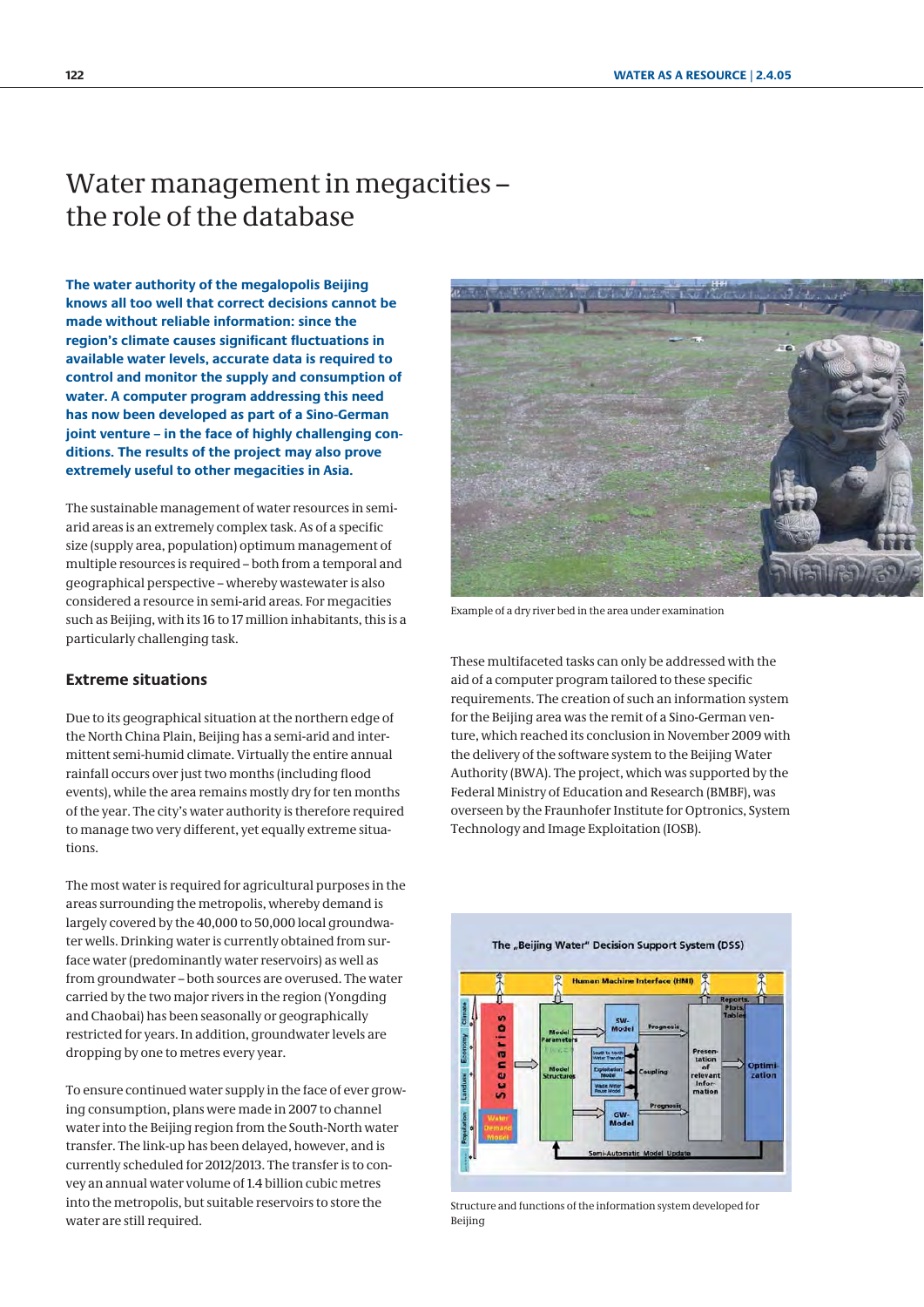

Dried out littoral zone of Kunming Lake at the Summer Palace in Beijing

#### **Multilayered program**

The resulting "Beijing Water Decision Support System" (DSS◄) collates data and information of varying quality, quantity and controllability (see figure). The information ranges from easily measurable data (e.g. water abstraction from a specific source) to uncertain estimates (e.g. consumer behaviour, groundwater recharge rate). The system maps all resources onto mathematical models on the basis of balance equations: this allows the BWA to simulate various scenarios to support its decision-making.

As was to be expected, significant problems were encountered with the creation of a comprehensive information base as well as with the derivation of representative model structures with spatial and temporal parameters. Data is generally held by different institutions and authorities, and is therefore fragmented, inaccurate, inconsistent and occasionally even contradictory – something which greatly hinders efforts to implement the required modelling detail. Another exacerbating factor was that many model parameters (or model input quantities) were to be determined as functions of location and time – i.e. in the form of charts – but the available measurement data was severely lacking.

#### **Creation of water balance system**

The project partners tackled this problem by creating a coherent, multilayered system for water balances: it can be used, for example, to balance the water levels of different sources, groundwater recharge and untreated water abstraction, water consumption as well as the treatment and disposal of wastewater. The results can be used to identify and correct implausible data and close any gaps. The system also enables automated multi-criteria optimisation, in which simulations of pre-defined parameter variations are used to identify the specific scenario representing the best possible water supply solution under given conditions. Due to the high complexity of this process, the system always checks the consistency, plausibility and completeness of user entries.

The work performed on the Beijing Water Decision Support System gave rise to new methodical approaches for high-resolution modelling of water resources with mesolevel analysis areas of over a thousand square kilometres (and larger), as well as for the determination of parameters on the basis of incomplete, inconsistent or contradictory raw data (as is usually the case with the water supplies of Asian or South American megacities). The success of these approaches was underlined by the high level of concordance between calculated and measured results as part of the verification of data from the period between 1995 and 2000.

**Fraunhofer Institute for Optronics, System Technology and Image Exploitation (IOSB)** Prof. Dr. Michael Birkle Fraunhoferstraße 1 76131 Karlsruhe, Germany Tel.: +49 (0) 7 21/60 91-3 80 Fax: +49 (0) 7 21/60 91-5 56 E-mail: mb@iosb.fraunhofer.de Internet: www.iosb.fraunhofer.de **Funding reference: 02WA0565, 02WA0849, 02WA1035**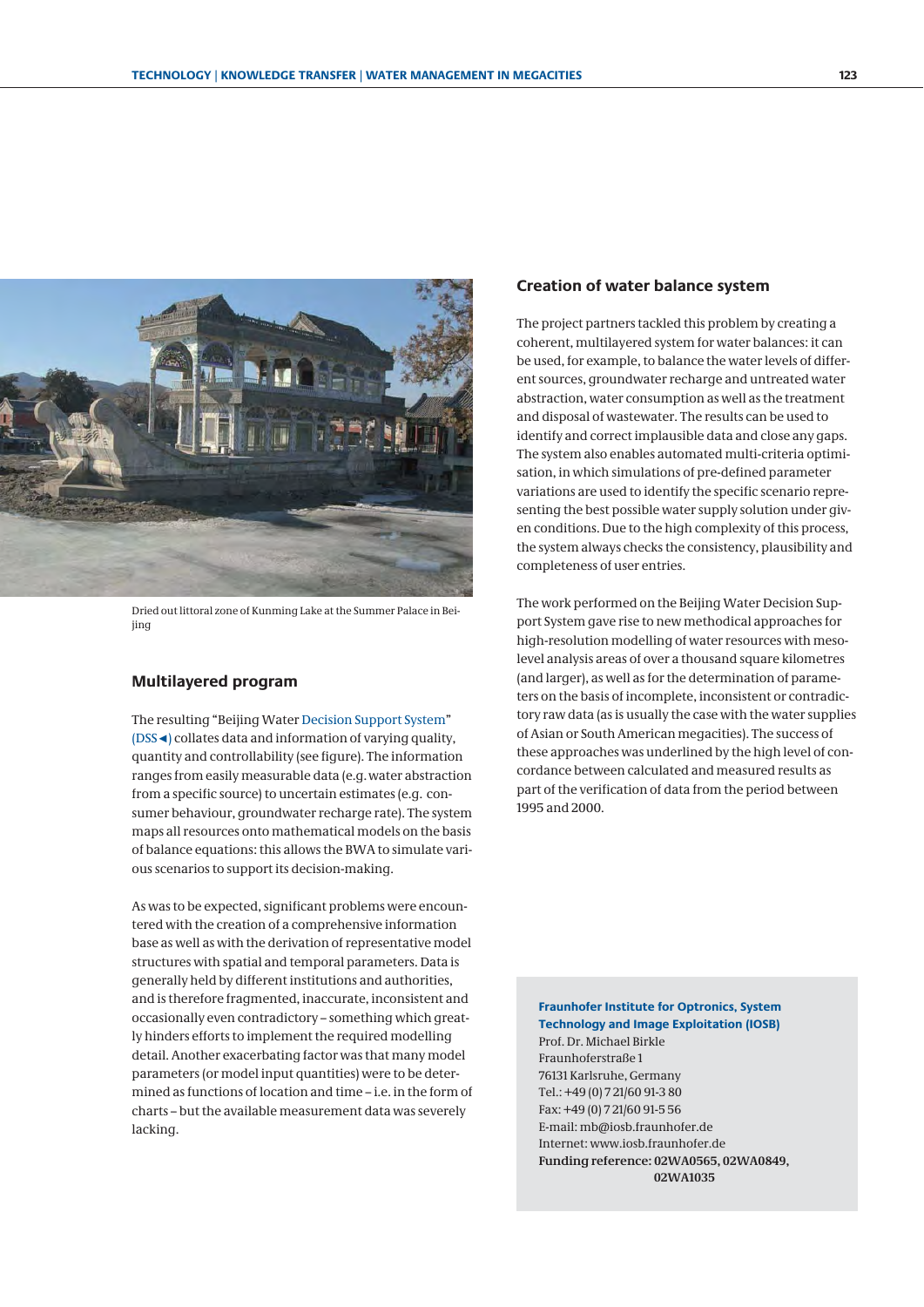## <span id="page-12-0"></span>Transferable solutions for special wastewater problems – paper manufacture at the Yellow River

**Paper factories are of great economic importance to the Chinese province of Shandong. However, the wastewater production of these factories is extremely high. A new research project supported by the BMBF has examined ways of making China's paper production more environmentally sustainable.**

The Shandong province in the east of the People's Republic of China accounts for the second highest GDP of all Chinese provinces – and most of this can be attributed to the industrial operations based in the region. These primarily include paper manufacture, distilleries, dye industry and monosodium glutamate production. The Shandong province has long suffered problems with its drinking water supply. In 2003, more than two million people did not have an adequate supply of drinking water. According to the annual report of the Shandong Ministry of Water Resources, more than six million people were without a short-term supply of drinking water, despite the relatively high level of precipitation experienced in 2003. As a result, the problems with the province's drinking water supply are likely to increase in the coming years.

China's second largest river – the Yellow River – flows through the Shandong province. Water is channelled from the Yellow River into the "south-north transfer", particularly to supply the Beijing region with untreated water◄ for drinking water production. In this context, the establishment of sustainable water resource management in the basin◄ of the Yellow River and the transfer is a very important topic. Consequently, a large number of projects have been initiated to tackle this matter. The focus of these initiatives is on the cleaning of industrial wastewater from, for example, distilleries, textile dye works and paper factories in particular.

In 2005, 38 paper factories in Shandong were using straw as a raw material. The wastewater produced by these factories – 416 million cubic metres in 2000 alone – is extremely damaging to the province's waterways. A production output of some three million tons of paper in 2000 equates to 138 litres of wastewater per single kilogram of paper – by way of comparison, German paper factories produced a mere tenth of this.

To ease the conflict between economic growth and environmental protection and gradually achieve all environmental goals, both the central government in Beijing and



Pre-treatment stage – micro-electrolysis procedure



Aerobic–aerobic treatment stage



Anaerobic–aerobic biological treatment stage

local government of the Shandong province issued stricter regulations concerning industrial wastewater disposal. As of 1 January 2011, wastewater fed directly into the receiving waters must not exceed a concentration of 100 mg COD◄/l ("Integrated Wastewater Discharge Standard in Shandong Peninsula Basin"). This discharge limit is lower than its European counterparts. This made it all the more impossible for the wastewater treatment plants in the Shandong paper factories to meet these requirements, both with regard to the polluting load and the pollutant concentration. It was therefore necessary to develop processes that would allow the factories to comply with the stipulated discharge loads and concentrations in a reliable and cost-effective manner.